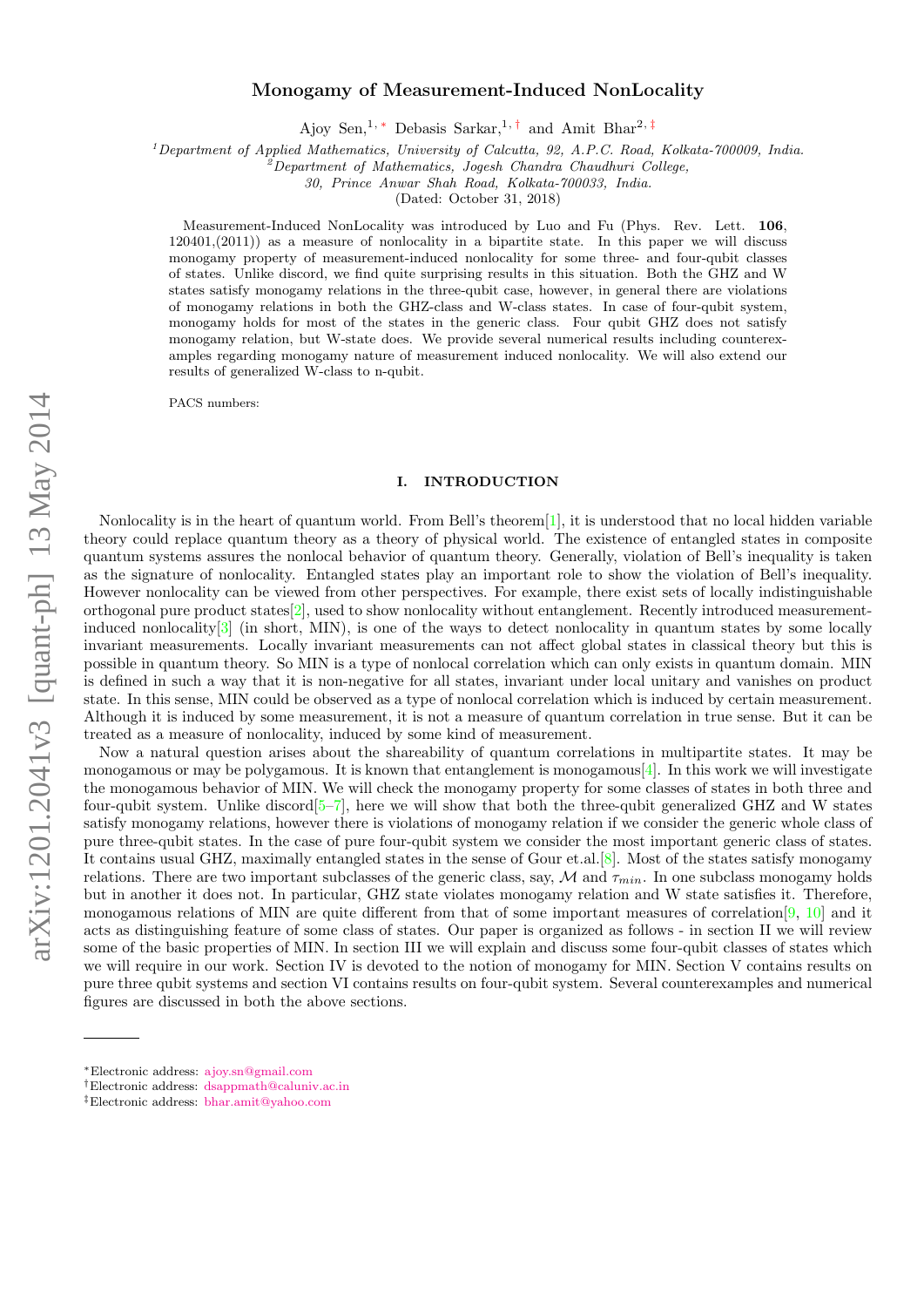### II. OVERVIEW ON MIN

$$
N(\rho) := \max_{\Pi^A} \parallel \rho - \Pi^A(\rho) \parallel^2
$$
 (1)

where maximum is over all von Neumann measurements  $\Pi^A$  which do not disturb  $\rho_A$ , the local density matrix of A, i.e.,  $\Sigma_k \Pi_k^A \rho_A \Pi_k^A = \rho_A$  and ||.|| is taken as the Hilbert Schmidt norm (i.e. || X ||=  $[Tr(X^{\dagger}X)]^{\frac{1}{2}}$ ). It is in some sense, dual to that of geometric measure of discord. Physically, MIN quantifies the global effect caused by locally invariant measurements. MIN has applications in general dense coding, quantum state steering etc. MIN vanishes for product state and remains positive for entangled states. For pure states MIN reduces to linear entropy like geometric discord[\[9\]](#page-6-7). Explicit formula of MIN for  $2 \otimes n$  system,  $m \otimes n$  (if  $\rho_A$  is non-degenerate) system and an explicit upper bound for  $m \otimes n$  system were obtained by Luo and Fu in [\[3\]](#page-6-2). Later Mirafzali *et.al.* [\[11\]](#page-6-9) formulate a way to reduce the problem of degeneracy in  $m \otimes n$  system and evaluate it for  $3 \otimes n$  dimensional systems. MIN is invariant under local unitary, i.e., in true sense, it is a nonlocal correlation measure. The set of all zero MIN states is non-convex. Guo and Hou [\[12\]](#page-6-10) derived the conditions for the nullity of MIN. They have found the set of states with zero MIN is a proper subset of the set of all classical-quantum states, i.e., zero discord states. MIN for classical-quantum states vanishes if each eigen-subspace of  $\rho_A$  is one dimensional. It therefore reveals that non-commutativity is the cause of this kind of nonlocality in quantum states. Recently, in [\[13\]](#page-6-11), MIN has been quantified in terms of relative entropy to give it another physical interpretation. However, in our work we have used the original definition of MIN.

Suppose  $H^A$ ,  $H^B$  are the Hilbert spaces associated with parties A and B respectively and  $L(H^A)$ ,  $L(H^B)$  denote the Hilbert space of linear operators acting on  $H^A$ ,  $H^B$  with the inner product defined by  $\langle X|Y \rangle := tr X^{\dagger}Y$ . We state two important results which we will use in our work.

**Theorem 1:**(Luo and Fu  $\begin{bmatrix}3\end{bmatrix}$ ) Let  $|\psi\rangle_{AB}$  be any bipartite pure state with Schmidt decomposition  $|\psi\rangle_{AB} = \sum_i \sqrt{s_i} |\alpha_i\rangle_A |\beta_i\rangle_B$ , then  $N(|\psi\rangle_{AB}) = 1 - \sum_i s_i^2$ .

**Theorem 2:**(Luo and Fu [\[3\]](#page-6-2)) Let  $\rho_{AB}$  be any state of 2  $\otimes$  n dimensional system written in the form

$$
\rho_{AB} = \frac{1}{\sqrt{2n}} \frac{I^A}{\sqrt{2}} \otimes \frac{I^B}{\sqrt{n}} + \sum_{i=1}^3 x_i X_i^A \otimes \frac{I^B}{\sqrt{n}} + \frac{I^A}{\sqrt{2}} \otimes \sum_{i=1}^{n^2-1} y_i Y_i^B + \sum_{i=1}^3 \sum_{j=1}^{n^2-1} t_{ij} X_i^A Y_j^B
$$
(2)

where  $\{X_i^A: i=0,1,2,3\}$  and  $\{Y_j^B: j=0,1,2,...,n^2-1\}$  are the orthonormal Hermitian operator bases for  $L(H^A)$ and  $L(H^B)$  respectively with  $X_0^A = I^A/\sqrt{2}$ ,  $Y_0^B = I^B/\sqrt{n}$ . Then

$$
N(\rho_{AB}) = trTT^{t} - \frac{1}{\Vert x \Vert^{2}} \mathbf{x}^{t} TT^{t} \mathbf{x} \qquad \text{if } \mathbf{x} \neq \mathbf{0}
$$
  
=  $trTT^{t} - \lambda_{3}$  if  $\mathbf{x} = \mathbf{0}$  (3)

where the matrix  $T = (t_{ij})$  with  $\lambda_3$  being minimum eigenvalue of  $TT^t$  and  $\|\mathbf{x}\|^2 := \sum_i x_i^2$  with  $\mathbf{x} = (x_1, x_2, x_3)^t$ 

Before going to discuss the monogamy properties of measurement-induced nonlocality, specifically for three- and four-qubit systems, we first mention some important classes of states in four qubit systems with some discussions on their entanglement behavior.

#### III. SOME SPECIAL FOUR-QUBITS CLASSES

Four qubit pure states can be classified into nine groups  $[14]$ . Among them the generic class is given by

$$
\mathcal{A} \equiv \{ \sum_{j=0}^{3} z_j u_j : \sum_{j=0}^{3} |z_j|^2 = 1, z_i \in \mathbb{C}, i = 0, 1, 2, 3 \}
$$
\n
$$
(4)
$$

where  $u_0 \equiv |\phi^+\rangle|\phi^+\rangle$ ,  $u_1 \equiv |\phi^-\rangle|\phi^-\rangle$ ,  $u_2 \equiv |\psi^+\rangle|\psi^+\rangle$  and  $|\phi^{\pm}\rangle = (|00\rangle \pm |11\rangle)/\sqrt{2}$ ,  $|\psi^{\pm}\rangle = (|01\rangle \pm |10\rangle)/\sqrt{2}$ . Consider two important subclasses M and  $\tau_{min}$  of the generic class A which are defined as,

$$
\mathcal{M} = \{ \sum_{j=0}^{3} z_j u_j : \sum_{j=0}^{3} |z_j|^2 = 1, \sum_{j=0}^{3} z_j^2 = 0 \}
$$
 (5)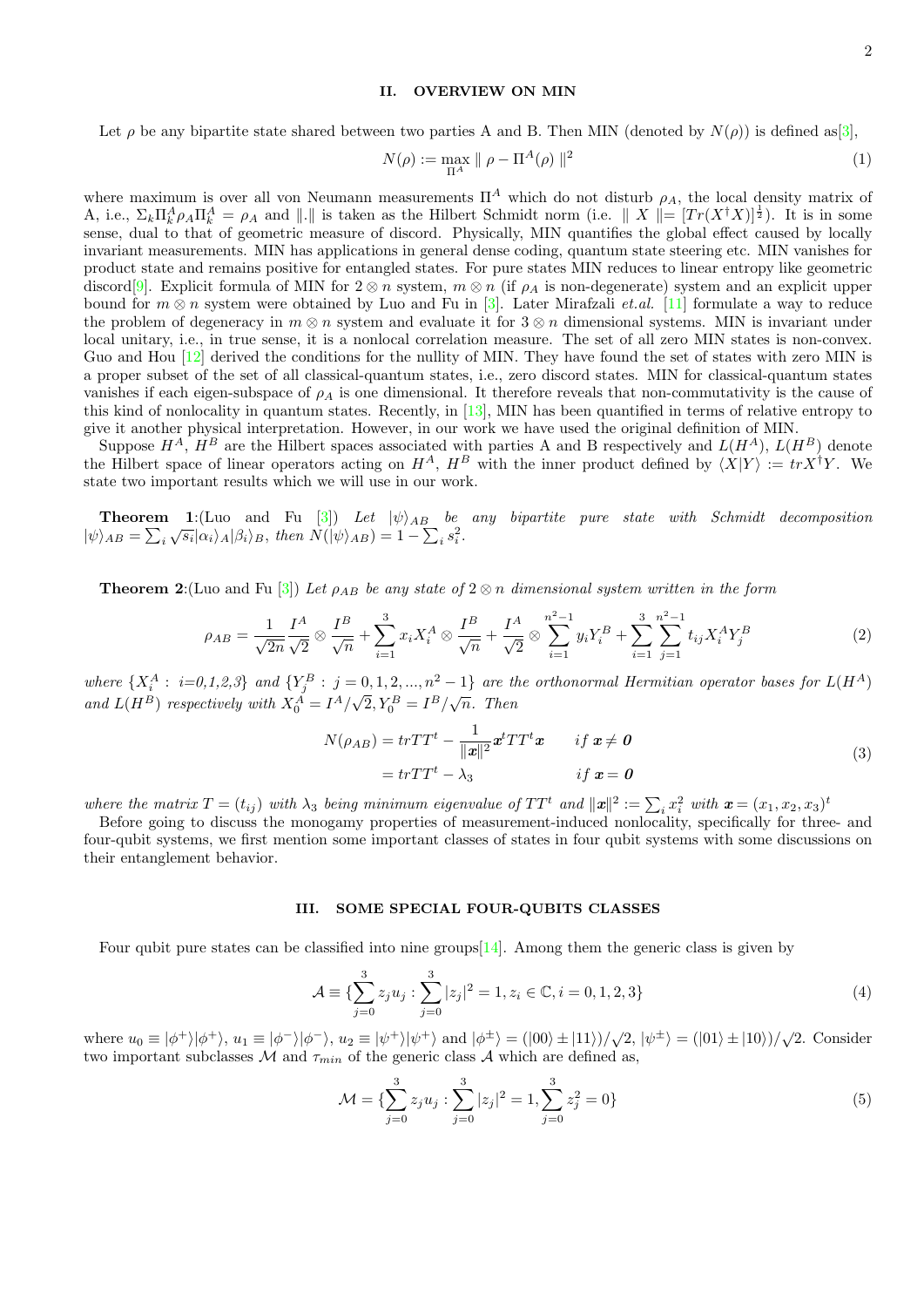and

$$
\tau_{min} = \{ \sum_{j=0}^{3} x_j u_j : \sum_{j=0}^{3} x_j^2 = 1, x_j \in \mathbb{R}, j = 0, 1, 2, 3 \}
$$
\n
$$
(6)
$$

These two subclasses are important in the sense that M is the maximally entangled class and  $\tau_{min}$  has least amount of bipartite entanglement according to the definition of maximally entangled states given by Gour  $et.$   $al.$   $[8]$ . Consider a pure bipartite state  $|\psi_{AB}\rangle \in \mathbb{C}^m \otimes \mathbb{C}^n$ . Then the tangle is defined as

$$
\tau_{AB} = 2(1 - tr\rho_A^2) \tag{7}
$$

where  $\rho_A = Tr_B|\psi_{AB}\rangle\langle\psi_{AB}|$ . Now for a pure state  $|\psi_{ABCD}\rangle$ , shared between four parties, three quantities  $\tau_1, \tau_2, \tau_{ABCD}$  are defined as

$$
\tau_1 \equiv \frac{1}{4} (\tau_{A|BCD} + \tau_{B|ACD} + \tau_{C|ABD} + \tau_{D|ABC}) \tag{8}
$$

$$
\tau_2 \equiv \frac{1}{3} (\tau_{AB|CD} + \tau_{CA|BD} + \tau_{DA|BC}) \tag{9}
$$

$$
\tau_{ABCD} = 4\tau_1 - 3\tau_2 \tag{10}
$$

For the above two subclasses M and  $\tau_{min}$  we have  $\tau_1(\mathcal{M}) = 1$ ,  $\tau_2(\mathcal{M}) = \frac{4}{3}$ ,  $\tau_{ABCD}(\mathcal{M}) = 0$  and  $\tau_1(\tau_{min}) = 1$ ,  $\tau_2(\tau_{min}) = 1$ ,  $\tau_{ABCD}(\tau_{min}) = 1$ . Four-qubit GHZ state belongs to the class  $\tau_{min}$ .

### IV. MONOGAMY

Monogamy is an important aspect in our physical world which restricts the shareability of bipartite correlation. Entanglement is an example of quantum correlation which is monogamous w.r.t. the tangle. Mathematically a correlation measure Q is said to be monogamous iff for any n-party state  $\rho_{A_1A_2...A_n}$  the relation

$$
\sum_{k=1,k\neq i}^{n} Q(\rho_{A_i A_k}) \leq Q(\rho_{A_i | A_1 A_2 \dots A_{i-1} A_{i+1} \dots A_n})
$$
\n(11)

holds for all  $i = 1, 2, ..., n$ . Now consider an n-party state  $\rho_{12...n}$ . Let the locally invariant measurement be done on the party 1. Then MIN is defined as  $N(\rho_{1|2...n}) = || \rho_{12...n} - \prod_{1}^{*}(\rho_{1|2...n}) ||^{2}$ , where  $\prod_{1}^{*} = {\pi_{1k}^{*}}$  is the optimal measurement done by the party 1 which does not change its local density matrix, i.e.,  $\rho_1 = \sum_k \pi_{1k}^* \rho_1 \pi_{1k}^*$ . On the other hand, since  $\rho_1 = Tr_{2,3,\dots,n}(\rho_{12...n}) = Tr_j(Tr \rho_{1j}), j = 2,3,\dots,n$ , the optimal measurement also does not change the local density matrices for all two-party reduced states of  $\rho_{12...n}$  of the kind,  $\rho_{1j} = Tr_{2,3,...,j-1,j+1,...,n}(\rho_{12...n})$ . Then  $\Sigma_j N(\rho_{1j}) \geq \sum_j \|\rho_{1j} - \Pi_1^*(\rho_{1j})\|^2$ . So in case of polygamy  $N(\rho_{1|2...n}) < \sum_j \|\rho_{1j} - \Pi_1^*(\rho_{1j})\|^2$  and if  $N(\rho_{1|2...n}) \geq$  $\sum_j \|\rho_{1j} - \Pi_1^*(\rho_{1j})\|^2$  then the state is monogamous w.r.t. MIN.

# V. MONOGAMY IN THREE QUBIT SYSTEM

Any three qubit pure state  $|\psi_{ABC}\rangle$  has a generic form  $\lambda_0|000\rangle + \lambda_1 e^{i\theta}|100\rangle + \lambda_2|101\rangle + \lambda_3|110\rangle + \lambda_4|111\rangle$ , where  $\lambda_i \in \mathbb{R}, \theta \in [0, \pi], \sum_i \lambda_i^2 = 1$ [\[15\]](#page-6-13). This class includes GHZ class. W class can also be availed by putting  $\lambda_4 = 0$ . For the general state  $|\psi_{ABC}\rangle$ , the reduced density matrix  $\rho_{AB} = Tr_C |\psi_{ABC}\rangle \langle \psi_{ABC} |$  has the form

$$
\rho_{AB} = \begin{bmatrix}\n\lambda_0^2 & 0 & \lambda_0 \lambda_1 e^{-i\theta} & \lambda_0 \lambda_3 \\
0 & 0 & 0 & 0 \\
\lambda_0 \lambda_1 e^{i\theta} & 0 & \lambda_1^2 + \lambda_2^2 & \lambda_1 \lambda_3 e^{i\theta} + \lambda_2 \lambda_4 \\
\lambda_0 \lambda_3 & 0 & \lambda_1 \lambda_3 e^{-i\theta} + \lambda_2 \lambda_4 & \lambda_3^2 + \lambda_4^2\n\end{bmatrix}
$$

where the correlation matrix  $T = (t_{ij})$  is obtained from the relation  $t_{ij} = tr(\rho \frac{\sigma_i}{\sqrt{2}} \otimes \frac{\sigma_j}{\sqrt{2}})$  $(\frac{j}{2}), i, j = 1, 2, 3; \sigma_i$ 's being the Pauli matrices:

$$
T = \begin{bmatrix} \lambda_0 \lambda_3 & 0 & \lambda_0 \lambda_1 \cos \theta \\ 0 & -\lambda_0 \lambda_3 & -\lambda_0 \lambda_1 \sin \theta \\ -\lambda_1 \lambda_3 \cos \theta - \lambda_2 \lambda_4 & -\lambda_1 \lambda_3 \sin \theta & 0.5 - \lambda_1^2 - \lambda_3^2 \end{bmatrix}
$$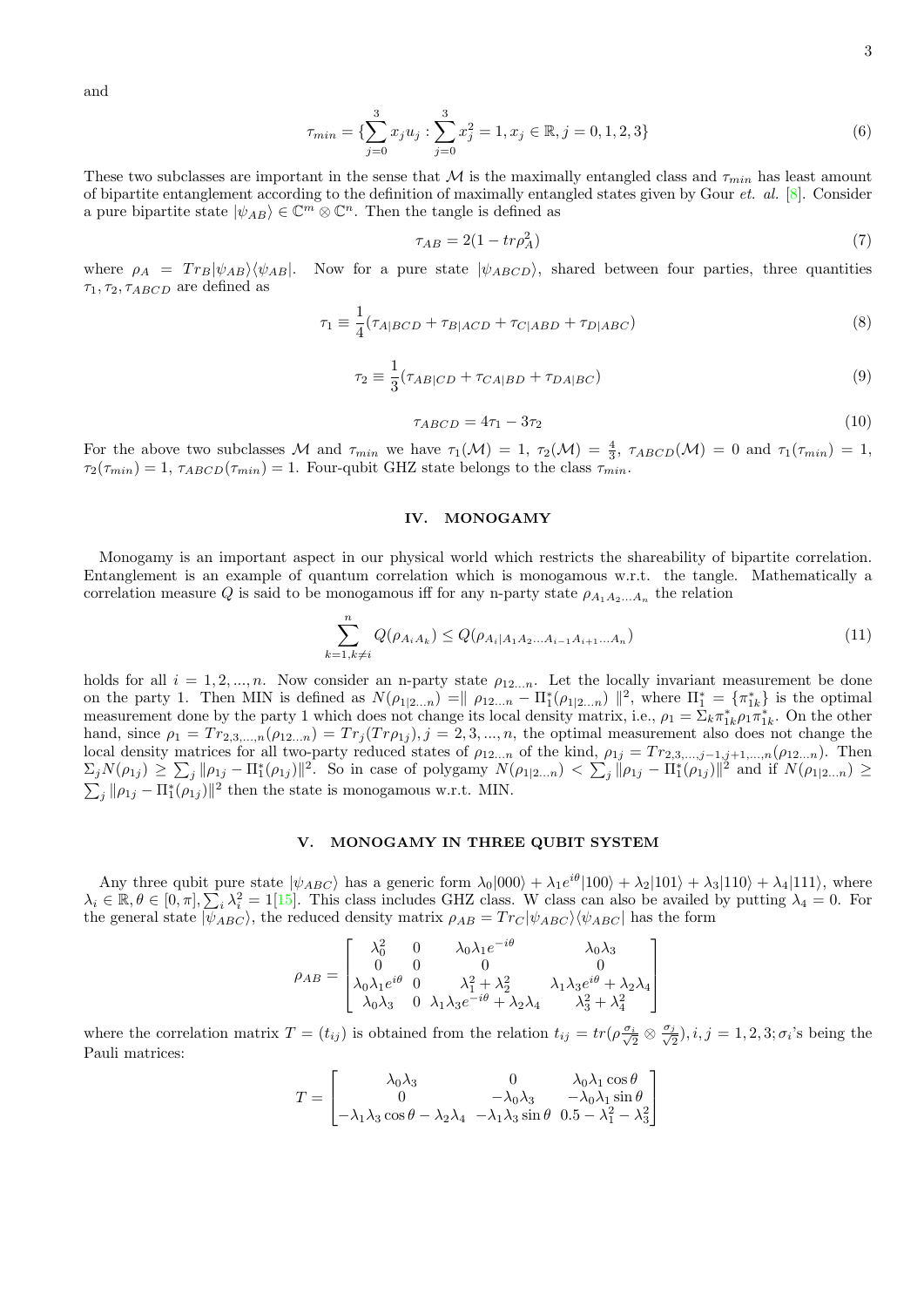Other reduced density matrix  $\rho_{AC}$  and its corresponding correlation matrix could be written from the expressions of  $\rho_{AB}$  and T by only interchanging  $\lambda_2$  and  $\lambda_3$ . Coherent vector for both the reduced density matrices is  $\mathbf{x} =$  $(\lambda_0 \lambda_1 \cos \theta, -\lambda_0 \lambda_1 \sin \theta, \lambda_0^2 - 0.5)^t$ .

Clearly,  $\|\mathbf{x}\| = 0$  iff  $\lambda_0^2 = 0.5, \lambda_1^2 = 0$ . In case of  $\|\mathbf{x}\| = 0$  we have,

$$
N(\rho_{AB}) = 2a + c - \min\{a, \frac{1}{2}(a + c - \sqrt{(a - c)^2 + 4b^2})\}
$$
\n(12)

$$
N(\rho_{AC}) = 2g + k - \min\{g, \frac{1}{2}(g + k - \sqrt{(g - k)^2 + 4b^2})\}\
$$
\n(13)

$$
N(\rho_{A|BC}) = 0.5 \tag{14}
$$

where

$$
a = \lambda_0^2 \lambda_3^2 \tag{15}
$$

$$
b = -\lambda_0 \lambda_2 \lambda_3 \lambda_4 \tag{16}
$$

$$
c = \lambda_2^2 \lambda_4^2 + (0.5 - \lambda_3^2)^2 \tag{17}
$$
\n
$$
c = \lambda_2^2 \lambda_3^2 + (0.5 - \lambda_3^2)^2 \tag{18}
$$

$$
g = \lambda_0^2 \lambda_2^2 \tag{18}
$$

$$
k = \lambda_3^2 \lambda_4^2 + (0.5 - \lambda_2^2)^2 \tag{19}
$$

Now, the minimum value of  $N(\rho_{AB})+N(\rho_{AC})$  is 0.5. So in case of  $||\mathbf{x}||=0$  monogamy is violated for most of the states. For example, we can consider a state with  $\lambda_2 = \lambda_3 = \lambda_4 = \sqrt{\frac{1}{6}}$ . In this case  $N(\rho_{AB}) + N(\rho_{AC}) = 0.516046 > 0.5$ . Numerical simulation of  $10^6$  random states (the states are generated by choosing random  $\lambda_i$ 's  $i = 0, 1, ..., 5$  with uniform distribution) shows that around 0.02% GHZ class states and around 20% W class states satisfy equality of the monogamy relation.

When  $\|\mathbf{x}\| \neq 0$  we have

$$
N(\rho_{A|BC}) = 2\lambda_0^2(\lambda_2^2 + \lambda_3^2 + \lambda_4^2)
$$
\n(20)

$$
N(\rho_{AB}) = a + b + c - \frac{1}{\|\mathbf{x}\|^2} \mathbf{x}^t T T^t \mathbf{x}
$$
\n<sup>(21)</sup>

$$
N(\rho_{AC}) = g + f + k - \frac{1}{\|\mathbf{x}\|^2} \mathbf{x}^t T T^t \mathbf{x}
$$
\n(22)

where

$$
a = \lambda_0^2 \lambda_3^2 + \lambda_0^2 \lambda_1^2 \cos^2 \theta \tag{23}
$$

$$
b = \lambda_0^2 \lambda_3^2 + \lambda_0^2 \lambda_1^2 \sin^2 \theta \tag{24}
$$

$$
c = (\lambda_2 \lambda_4 + \lambda_1 \lambda_3 \cos \theta)^2 + \lambda_1^2 \lambda_3^2 \sin^2 \theta + (0.5 - \lambda_1^2 - \lambda_3^2)^2 \tag{25}
$$

$$
g = \lambda_0^2 \lambda_2^2 + \lambda_0^2 \lambda_1^2 \cos^2 \theta \tag{26}
$$

$$
f = \lambda_0^2 \lambda_2^2 + \lambda_0^2 \lambda_1^2 \sin^2 \theta \tag{27}
$$

$$
k = (\lambda_3 \lambda_4 + \lambda_1 \lambda_2 \cos \theta)^2 + \lambda_1^2 \lambda_2^2 \sin^2 \theta + (0.5 - \lambda_1^2 - \lambda_2^2)^2 \tag{28}
$$

Now the maximum value of  $N(\rho_{AB}) + N(\rho_{AC})$  is 0.5. Hence three qubit pure states with  $\parallel \mathbf{x} \parallel \neq 0$  satisfies the monogamy relation. Specifically, the three qubit generalized GHZ class of pure states( $\alpha|000\rangle + \beta|111\rangle$ ) is monogamous in the region  $\alpha \neq \beta$  and the monogamy relation holds good with equality if  $\alpha = \beta = \frac{1}{\beta}$  $\overline{2}$ ). In the three qubit generalized W-Class states( $\alpha|001\rangle + \beta|010\rangle + \gamma|001\rangle$ ) we have  $N(\rho_{AB}) + N(\rho_{AC}) = N(\rho_{A|BC}) = 2|\alpha|^2(1 - |\alpha|^2)$ . That is, the monogamy relation holds with equality.

## VI. MONOGAMY IN FOUR QUBIT SYSTEM

Consider a four-qubit generic pure state  $|\psi_{ABCD}\rangle$  shared between four parties A, B, C, D i.e., from the class A where

$$
|\psi_{ABCD}\rangle = \sum_{j=0}^{3} z_j u_j, \quad \sum_{j=0}^{3} |z_j|^2 = 1.
$$
 (29)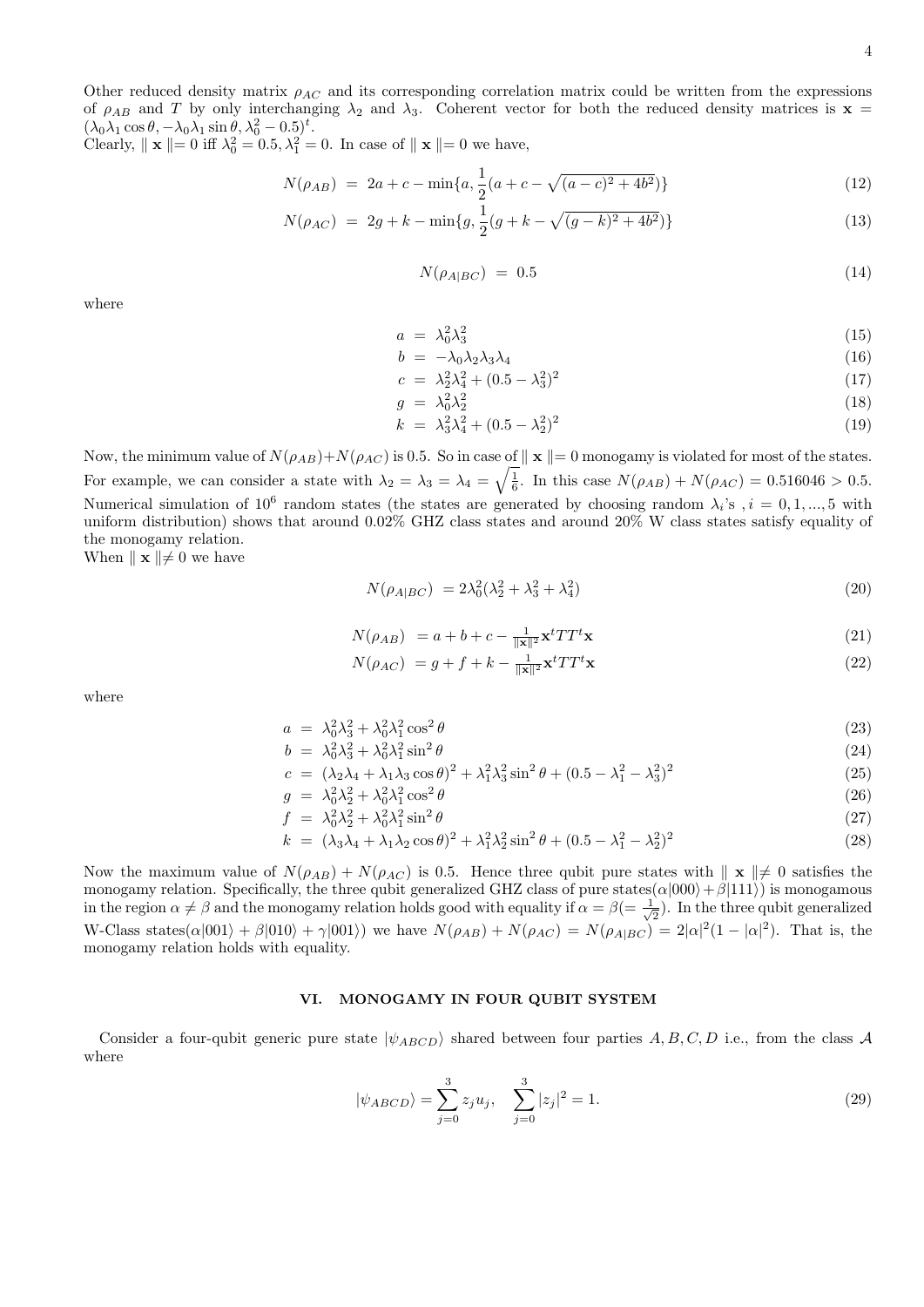We consider the two-qubit reduced density matrices  $\rho_{AB}$ ,  $\rho_{AC}$  and  $\rho_{AD}$  of  $\rho = |\psi_{ABCD}\rangle\langle\psi_{ABCD}|$ . Each reduced density matrix is of the form

|                |                                                  | 0                           | $\overline{0}$ | $\beta$ ٦      |  |
|----------------|--------------------------------------------------|-----------------------------|----------------|----------------|--|
| $\overline{1}$ | $\begin{bmatrix} \alpha \\ 0 \\ 0 \end{bmatrix}$ |                             | $\delta$       | $\bar{0}$      |  |
| $\overline{4}$ |                                                  | $\underset{\delta}{\gamma}$ | $\gamma$       | $\overline{0}$ |  |
|                | Iβ                                               | 0                           | 0              | $\alpha$       |  |

where  $\alpha, \beta, \gamma, \delta$  are some suitable functions of  $z_0, z_1, z_2, z_3$  such that  $\alpha, \beta, \gamma, \delta \in \mathbb{R}$  and  $\alpha + \gamma = 2$ . We define 4 quantities  $a = z_0 + z_1, b = z_0 - z_1, c = z_2 + z_3, d = z_2 - z_3.$ Then for  $\rho_{AB}$ :

$$
\alpha = 2(|z_0|^2 + |z_1|^2) \tag{30}
$$

$$
\beta = 2(|z_0|^2 - |z_1|^2) \tag{31}
$$

$$
\gamma = 2(|z_2|^2 + |z_3|^2) \tag{32}
$$

$$
\delta = 2(|z_2|^2 - |z_3|^2) \tag{33}
$$

for  $\rho_{AC}$ :

$$
\alpha = (|a|^2 + |c|^2) \tag{34}
$$

$$
\beta = 2Re(\overline{a}c) \tag{35}
$$

$$
\gamma = (|b|^2 + |d|^2) \tag{36}
$$

$$
\delta = 2Re(bd) \tag{37}
$$

and for  $\rho_{AD}$ :

$$
\alpha = (|a|^2 + |d|^2) \tag{38}
$$

$$
\beta = 2Re(\overline{a}d) \tag{39}
$$

$$
\gamma = (|b|^2 + |c|^2) \tag{40}
$$

$$
\delta = 2Re(\bar{b}c) \tag{41}
$$

The elements of the correlation matrix T can be obtained from  $t_{ij} = tr(\rho_{AX}X_i \otimes Y_j)$ ,  $X = B, C, D$ . Eigenvalues of the matrix  $TT^t$  are of the form  $k(\beta \pm \delta)^2$ ,  $k(\alpha - \gamma)^2$  with  $k = \frac{1}{16}$ . The coherent vector  $\mathbf{x} = (x_1, x_2, x_3)^t$  as obtained from the relation  $x_i = tr(\rho_{AX}X_i \otimes I), X = B, C, D$  is zero for all the three cases. Hence we have(by Theorem 2),

$$
N(\rho_{AX}) = k[2(\beta^2 + \delta^2) + (\alpha - \gamma)^2 - \lambda_3] \text{ where } X = B, C, D
$$
 (42)

$$
\lambda_3 = \min\{(\beta + \delta)^2, (\alpha - \gamma)^2, (\beta - \delta)^2\} \tag{43}
$$

On the other hand, we can write the state  $\rho_{A|BCD}$  in the form  $\frac{1}{\sqrt{2}}$  $\frac{1}{2}(|0\phi_0\rangle + |1\phi_1\rangle)$  where  $|\phi_0\rangle, |\phi_1\rangle$  are mutually orthonormal. Since this is a pure state we have  $N(\rho_{A|BCD}) = 0.5$  (using Theorem 1). Numerical simulation for  $10^6$ generic states shows that about 66% of them satisfies monogamy relation. Hence in general four-qubit generic class is not monogamous w.r.t. MIN. So there exist quantum states whose locally shared nonlocality exceeds the amount of globally shared nonlocality.

However for the sub classes  $M$  and  $\tau_{min}$  we can still check whether monogamy relation holds or not, and if not then what is the amount of violation. These will be illustrated in the next few results.

**Theorem 3:** Consider a four-qubit system. Then for any pure state  $\rho$ , belonging to the generic class A we have  $N(\rho_{XY}) \leq \sum_{i=1}^3 \lambda_i$  where  $\rho_{XY}$  denotes any bipartite reduced density matrix of  $\rho$  and  $\lambda_i$ 's are the eigenvalues of  $TT<sup>t</sup>$ , T being the correlation matrix of  $\rho_{XY}$ .

Proof: The proof of the theorem is very easy as it directly follows form Theorem 2 keeping in mind that the eigenvalues of  $TT<sup>t</sup>$  are all positive and the Bloch vector  $\|\mathbf{x}\| = \mathbf{0}$  for all bipartite reduced states of any generic state. We will use this theorem in our proof of the the next two results.  $\blacksquare$ 

**Theorem 4:** Let  $\rho_{ABCD}$  be any four-qubit pure state belonging to the class M. Then  $N(\rho_{AB})+N(\rho_{AC})+N(\rho_{AD}) \leq \frac{1}{4}$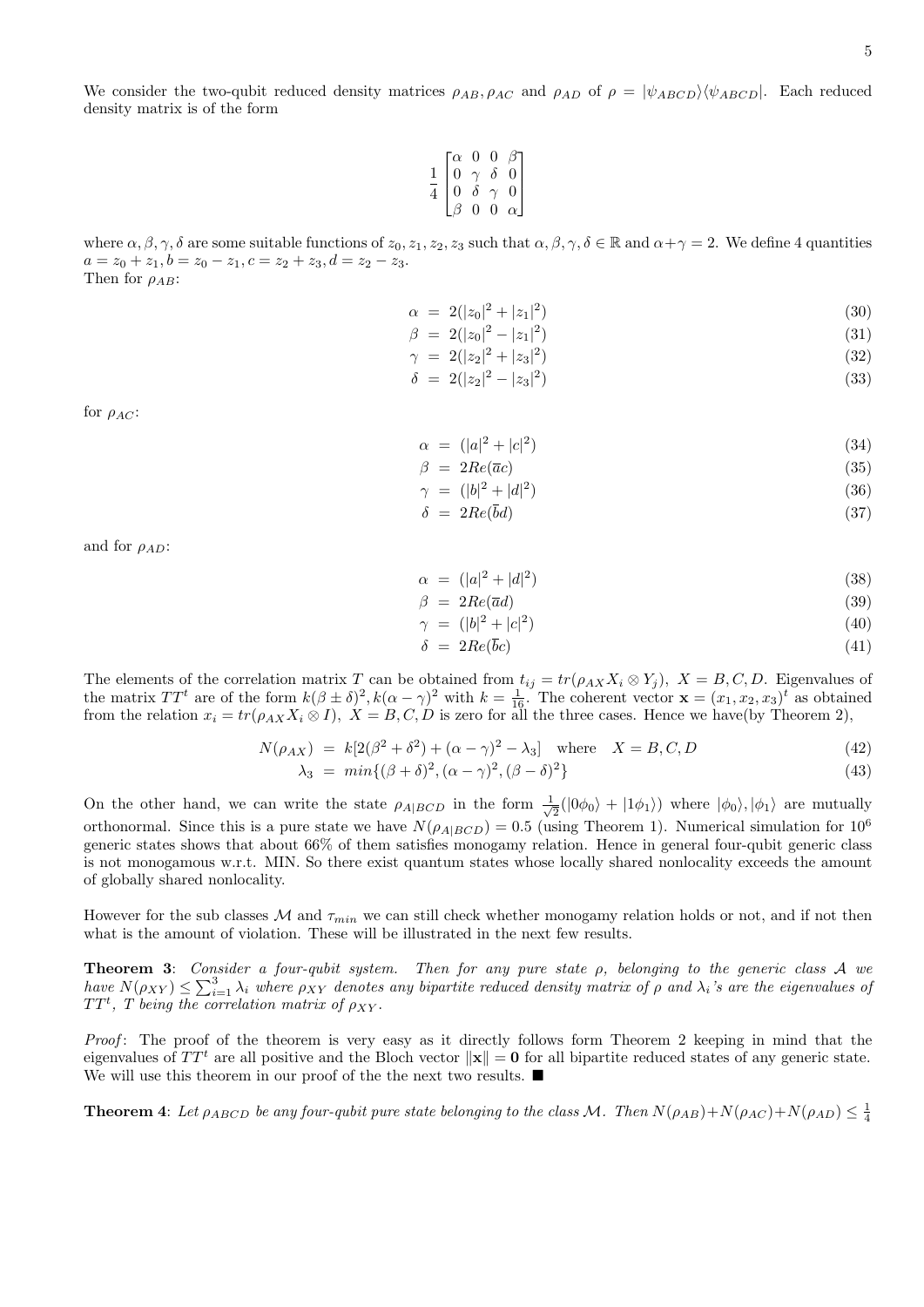

FIG. 1: 10<sup>5</sup> random simulation for the states, generated by choosing random  $\lambda_i$ 's, i = 0, 1, 2, 3 with uniform distribution shows about 66% violation of monogamy for the generic class A. The red line marks the departure from monogamy.

Proof: Let us consider any four qubit pure state  $\rho_{ABCD} = |\psi\rangle_{ABCD}\langle\psi|$  belonging to the class M i.e.,  $|\psi\rangle_{ABCD} = \sum_{j=0}^{3} z_j u_j$ , with  $\sum_{j=0}^{3} |z_j|^2 = 1, \sum_{j=0}^{3} z_j^2 = 0$ . Then, taking  $z_j = x_j + iy_j \ \forall j = 0, 1, 2, 3; x_j, y_j \in \mathbb{R}$ and utilizing the above restrictions, we get  $\sum_{j=0}^{3} x_j^2 = \sum_{j=0}^{3} y_j^2 = \frac{1}{2}$  and  $\sum_{j=0}^{3} x_j y_j = 0$ . The fruitful implementation of the result of previous theorem and simple algebraic manipulations using these results lead to the fact  $N(\rho_{AB})+N(\rho_{AC})+N(\rho_{AD})\leq \frac{1}{4}$ .

**Theorem 5:** Let  $\rho_{ABCD}$  be any four-qubit pure state belonging to the class  $\tau_{min}$ . Then  $\frac{1}{2} \leq N(\rho_{AB}) +$  $N(\rho_{AC}) + N(\rho_{AD}) \leq \frac{3}{4}.$ 

Proof: Let us consider any four-qubit pure state  $\rho_{ABCD} = |\psi\rangle_{ABCD}\langle\psi|$ , belonging to the class  $\tau_{min}$  i.e.,  $|\psi\rangle_{ABCD} = \sum_{j=0}^{3} x_j u_j$ , with  $\sum_{j=0}^{3} x_j^2 = 1$  and  $x_j \in \mathbb{R}, j = 0, 1, 2, 3$ . Now let us denote the sets of eigenvalues of  $\rho_{AB}, \rho_{AC}$  and  $\rho_{AD}$  as  $\{\lambda_1^{AB}, \lambda_2^{AB}, \lambda_3^{AB}\}, \{\lambda_1^{AC}, \lambda_2^{AC}, \lambda_3^{AC}\}\$  and  $\{\lambda_1^{AD}, \lambda_2^{AD}, \lambda_3^{AD}\}\$  respectively. Without loss of generality we can consider,  $\lambda_i^{AB} \geq \lambda_j^{AB} \geq \lambda_k^{AB}$ ,  $\forall i, j, k = 1, 2, 3$  with  $i \neq j \neq k$ . This consideration gives natural connections among the eigenvalues of  $\rho_{AC}$  and also  $\rho_{AD}$ . These are  $\lambda_i^{AC} \geq \lambda_j^{AC} \geq \lambda_k^{AC}$  and  $\lambda_i^{AD} \geq \lambda_j^{AD} \geq \lambda_k^{AD}$ ,  $\forall i, j, k = 1, 2, 3$  with  $i \neq j \neq k$ . Observing the behavior of the eigenvalues and straight forward derivation quite easily establish the desired result, i.e.,  $\frac{1}{2} \le N(\rho_{AB}) + N(\rho_{AC}) + N(\rho_{AD}) \le \frac{3}{4}$ .

These two results give us information about the monogamous behavior of MIN in two important classes of four-qubit system. Since,  $N(\rho_{A|BCD}) = \frac{1}{2}$  in the whole class A, therefore, MIN is monogamous in the subclass M but it is polygamous in other class  $\tau_{min}$ . Further, all the states that are connected to these classes by LU, share the same fate. Four-qubit GHZ state belongs to the class  $\tau_{min}$ . Hence GHZ and their LU equivalent states are not monogamous w.r.t MIN. Another two states(and obviously their LU equivalent states)  $|L\rangle = \frac{1}{\sqrt{2}}$  $\frac{1}{3}(u_0 + \omega u_1 + \omega^2 u_2)$  where  $\omega = e^{\frac{2i\pi}{3}}$ and  $|M\rangle = -\frac{i}{\sqrt{2}}$  $\frac{1}{2}u_0 + \frac{1}{\sqrt{2}}$  $\frac{1}{6}(u_1 + u_2 + u_3)$  which maximize the Tsallis  $\alpha$ -entropy for different regions of  $\alpha$  [\[8\]](#page-6-6) satisfy the monogamy relation of MIN. On the other hand the four-qubit cluster states satisfies the monogamy relation as their two party reduced density matrices are completely mixed (i.e., MIN is zero). For four-qubit generalized W-states  $\rho^W = \alpha |1000\rangle + \beta |0100\rangle + \gamma |0010\rangle + \delta |0001\rangle$  where  $|\alpha|^2 + |\beta|^2 + |\gamma|^2 + |\delta|^2 = 1$ , monogamy relation holds with equality, i.e., it can be easily shown (as in the three-qubit case) that  $N(\rho_{AB}^W) + N(\rho_{AC}^W) + N(\rho_{AD}^W) = N(\rho_{A|BCD}^W) = 2|\alpha|^2(1 - |\alpha|^2)$ . Hence for this type of states nonlocality shows additive property with respect to each party. This result of generalized W- class can be further extended to n-qubit system with the same conclusion.

#### VII. CONCLUSION

Thus we have explored the monogamy nature of MIN and found certain classes of states on which MIN shows monogamous nature. Unlike geometric discord,[\[7\]](#page-6-5) MIN can be polygamous for pure states as revealed in some subclasses of three- and four-qubit generic class. On the other hand, W-class seems to satisfy the monogamy relation with equality in n-qubit system. So for the W-class MIN becomes additive in terms of sharing between the parties. The monogamous nature of W-class states w.r.t. MIN in any dimension indicates a distinguishing feature of this